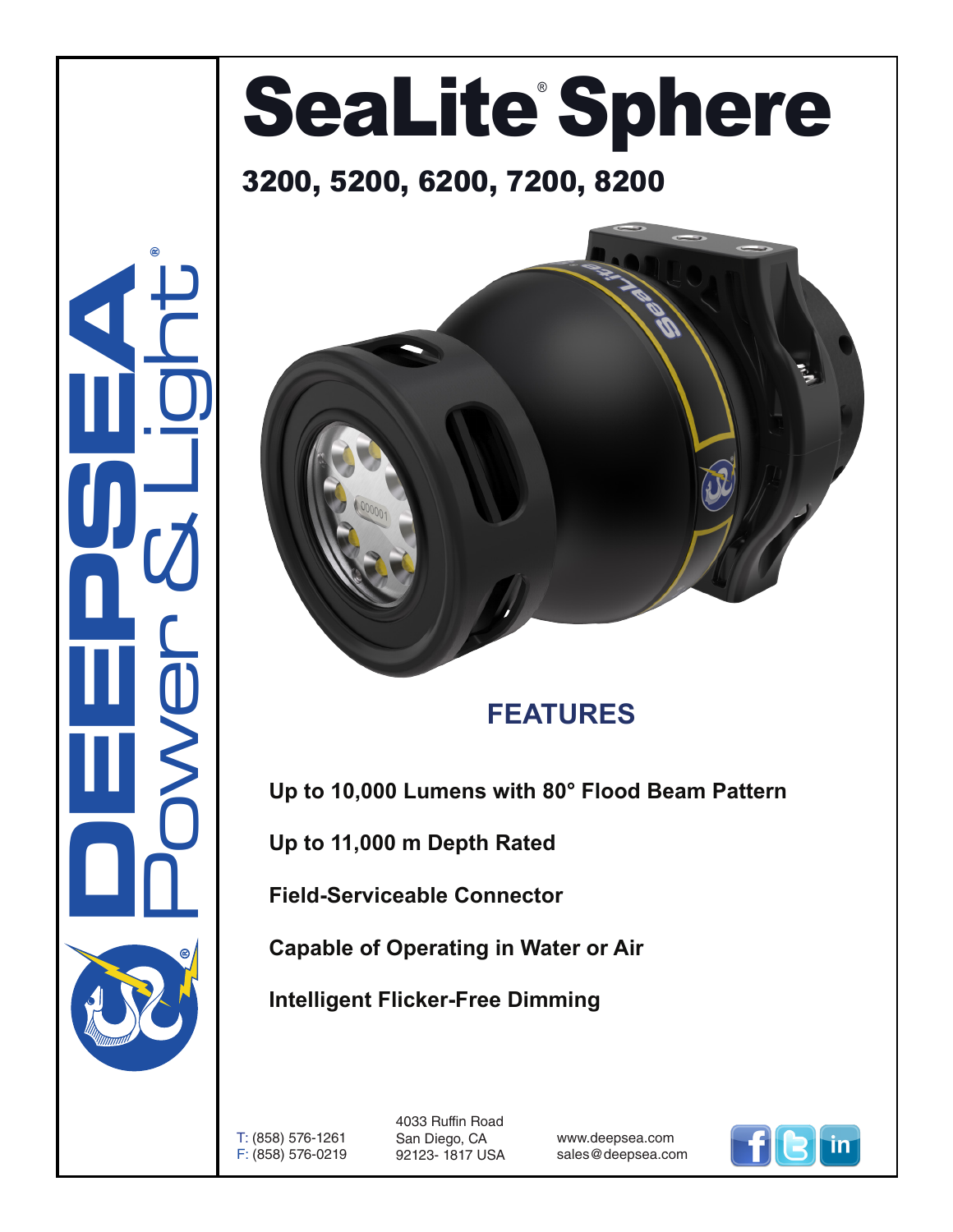## SeaLite<sup>®</sup> Sphere 3200, 5200, 6200, 7200, 8200

|                                     | <b>SLS-3200</b>                                                                          | <b>SLS-5200</b> | <b>SLS-6200</b>                                       | <b>SLS-7200</b>                              | <b>SLS-8200</b>                                       |
|-------------------------------------|------------------------------------------------------------------------------------------|-----------------|-------------------------------------------------------|----------------------------------------------|-------------------------------------------------------|
| <b>Optical Specifications</b>       |                                                                                          |                 |                                                       |                                              |                                                       |
| Lumen Output 1, 2, 3, 4             | 3,800                                                                                    | 7,500           | 9,000                                                 | 8,700                                        | 10,000                                                |
| Efficacy <sup>1, 2, 3, 4</sup>      | 89 lm/w                                                                                  | 80 lm/w         | 53 lm/w                                               | $97 \,$ lm/w                                 | $77 \,$ lm/w                                          |
| Lux@1m                              | 2,800 lx                                                                                 | 4,900 lx        | 5.600 lx                                              | <b>TBD</b>                                   | 6.100 lx                                              |
| <b>Color Options</b>                | Day Light White 5000 K ~ 6500 K<br>Warm White 2600 K ~ 3700 K<br>Other options available |                 |                                                       |                                              |                                                       |
| <b>CRI</b>                          | Day Light White: 70<br>Warm White: 80                                                    |                 |                                                       |                                              |                                                       |
| <b>Beam Angle</b>                   | Flood: 75°<br>Spot: 35°                                                                  |                 |                                                       | Flood: 75°<br>Spot: 45°                      | Flood: 80°                                            |
| <b>Environmental Specifications</b> |                                                                                          |                 |                                                       |                                              |                                                       |
| <b>Depth Rating</b>                 | Standard: 6.000 m<br>Optional: 11,000 m <sup>5</sup>                                     |                 |                                                       |                                              |                                                       |
| <b>Thermal Protection</b>           | <b>Thermal Rollback</b>                                                                  |                 |                                                       |                                              |                                                       |
| <b>Operation Temp</b>               | -10°C to 40°C [14°F to 104°F]                                                            |                 |                                                       |                                              |                                                       |
| <b>Storage Temp</b>                 | -25° C to 105°C [13°F to 221°F]                                                          |                 |                                                       |                                              |                                                       |
| <b>Electrical Specifications</b>    |                                                                                          |                 |                                                       |                                              |                                                       |
| <b>Voltage</b>                      | 10~36 VDC                                                                                | 20~36 VDC       | 110~140 VAC<br>120~150 VDC                            | 90~250 VAC<br>80~350 VDC                     | 215~275 VAC<br>275-375 VDC                            |
| <b>Power</b>                        | 43 W @ 24 VDC                                                                            | 94 W @ 24 VDC   | 169 W @ 120 V 60 Hz                                   | 90 W @ 120 VAC 60 Hz<br>90 W @ 220 VAC 60 Hz | 130 W @ 275 VAC<br>130 W @ 375 VDC                    |
| <b>Dimming</b>                      | $0 - 5$ VDC                                                                              |                 | AC phase control (TRIAC)<br>Variable voltage (VARIAC) | AC phase control (TRIAC)<br>No Dimming on DC | AC phase control (TRIAC)<br>Variable voltage (VARIAC) |
| <b>Mechanical Specifications</b>    |                                                                                          |                 |                                                       |                                              |                                                       |
| <b>Housing</b>                      | Standard: Hard Anodized 6013 Aluminum<br>Optional: Titanium                              |                 |                                                       |                                              |                                                       |
| Port                                | Sapphire                                                                                 |                 |                                                       |                                              |                                                       |
| <b>Outer Diameter</b>               | 82.1 mm [3.23 in]                                                                        |                 |                                                       |                                              |                                                       |
| <b>Overall Length</b>               | 136.7 mm [5.38 in]                                                                       |                 |                                                       |                                              |                                                       |
| <b>Weight in Air</b>                | 763 g [1.68 lbs]                                                                         |                 | 824 g [1.82 lbs]                                      | 920 g [2.03 lbs]                             | 824 g [1.82 lbs]                                      |
| <b>Weight in Water</b>              | 270 g [0.60 lbs]                                                                         |                 | 320 g [0.71 lbs]                                      | 420 g [0.93 lbs]                             | 320 g [0.71 lbs]                                      |
| <b>Connectors</b>                   |                                                                                          |                 |                                                       |                                              |                                                       |
| <b>Default</b>                      | <b>SEACON MCBHMP</b><br>Other connectors available                                       |                 |                                                       |                                              |                                                       |

 $^1$  For SLS-3200/5200 nominal values are measured with 8-LED flood configuration, V<sub>IN</sub>= 24 V<sub>DC</sub><br>2 For SLS-6200, nominal values are measured with 8-LED flood configuration, V, = 120 V

 $^2$  For SLS-6200, nominal values are measured with 8-LED flood configuration, V<sub>IN</sub>= 120 V<sub>AC</sub><br><sup>3</sup> For SLS-7200, nominal values are measured with 32-LED flood configuration, V, = 120 V

 $^3$  For SLS-7200, nominal values are measured with 32-LED flood configuration, V<sub>IN</sub>= 120 V<sub>AC</sub><br>4 For SLS-8200, nominal values are measured with 32-LED flood configuration, V = 275 V

 $^{4}$  For SLS-8200, nominal values are measured with 32-LED flood configuration, V<sub>IN</sub>= 275 V<sub>AC</sub><br><sup>5</sup> 11,000 m denth rating requires titanium bousing and 20 knsi rated connector

<sup>5</sup> 11,000 m depth rating requires titanium housing and 20 kpsi rated connector